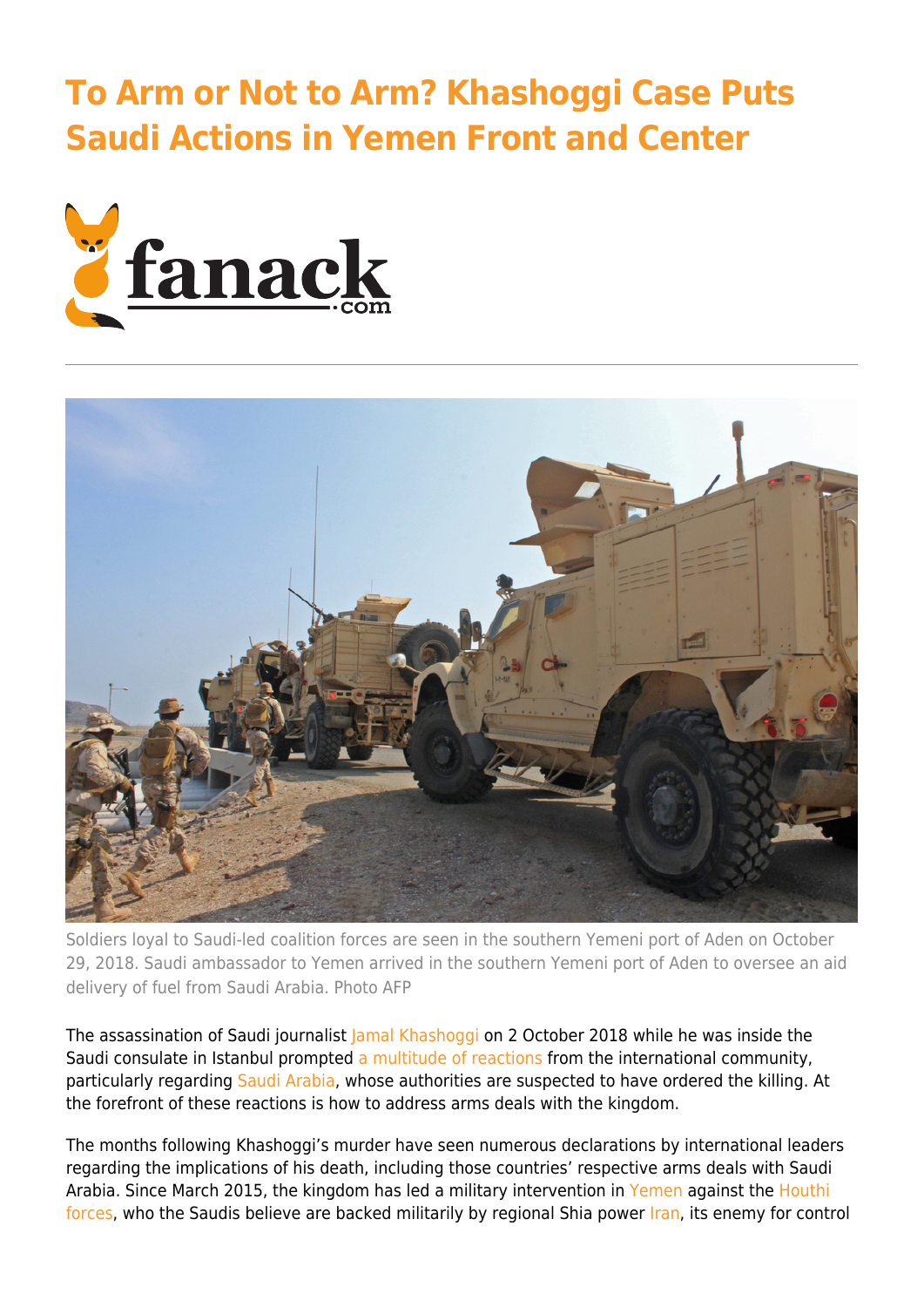over the region. The war on Yemen has led to an unmitigated [humanitarian disaster](https://fanack.com/yemen/history-past-to-present/war-in-yemen/yemen-worlds-biggest-humanitarian-disaster/) which has been vociferously [denounced](https://www.aljazeera.com/news/2018/09/yemen-undeniably-world-worst-humanitarian-crisis-wfp-180928051150315.html) by international organizations.

Khashoggi's case has shed light on a conflict that, until then, had been largely ignored by international media and politics and as a result has pushed political leaders all over the world to take a stand on several issues related to the war, including the fact that Saudi Arabia buys weapons from many Western countries – the very same weapons currently being used against civilians on Yemen.

Finland, Denmark and Germany have since [announced](https://eu.usatoday.com/story/news/world/2018/11/24/jamal-khashoggi-finland-denmark-germany-arms-sales/2101874002/) a decision to halt weapons sales to Saudi Arabia; Germany and Denmark cited the killing of Khashoggi, while Finland said in a statement that much of its decision was related to the ongoing humanitarian crisis in Yemen. Germany has also  [banned 18 Saudis](https://globalnews.ca/news/4680519/germany-saudi-arabia-arms-sales-khashoggi/) suspected of involvement in the killing of Khashoggi from much of Europe. German Foreign Minister Heiko Maas said the decision had been closely coordinated with France, which is part of the Schengen zone, and Britain, which is not, and that other European Union (EU) states had expressed "great support."

"Even if the Khashoggi case revealed the true nature of Saudi power, this tragedy wouldn't have brought forth the question of arms sales if there weren't also war crimes being perpetrated by the Saudi-and Emirati-led coalition," Benoît Muracciole, president of ASER organization, told Fanack. He [listed](https://edition.cnn.com/2018/11/22/middleeast/arms-exports-saudi-arabia-intl/index.html) the countries most committed to military support for Crown Prince [Mohammad Bin Salman'](https://fanack.com/saudi-arabia/faces/prince-muhammad-bin-salman-saudi-arabia/)s regime as Canada, the United States (US), France, the United Kingdom (UK) and Italy, and the ones currently opposed as Germany, Finland, Norway and The Netherlands.

The US has not halted its own arms deals yet, with President Trump saying the US would not be [imposing sanctions](https://www.independent.co.uk/news/world/europe/khashoggi-murder-denmark-saudi-arabia-arms-exports-yemen-civil-war-anders-samuelsen-a8646031.html) on Saudi Arabia or changing its business or strategic relationship with the kingdom. Trump explained that decision was taken at least partly because of Saudi Arabia's historic opposition to Iran, and repeated Israel's claim that Iran was "the world's leading sponsor of terror." Behind these comments lay the decision by the kingdom to [lower oil prices,](https://www.independent.co.uk/news/world/americas/us-politics/trump-jamal-khashoggi-murder-latest-saudi-arabia-oil-prices-lowered-twitter-a8644671.html) as the President tweeted, hours after refusing to condemn Saudi Arabia for the murder of Khashoggi, "oil prices getting lower. Great! Like a big Tax Cut for America and the World. Enjoy! \$54, was just \$82. Thank you to Saudi Arabia, but let's go lower!"

However, not all American officials agree: on 28 November 2018, the US Senate [voted](https://nordic.businessinsider.com/senate-votes-in-favor-of-ending-us-support-of-saudi-arabia-in-yemen-2018-11?r=US&IR=T) 63 to 37 for a [resolution](https://www.congress.gov/bill/115th-congress/senate-joint-resolution/54/text) to halt US support to Saudi Arabia in Yemen. The vote represents an unprecedented effort to invoke Congressional authority to put a stop to a Yemen policy that began under the Obama administration without the authorization of Congress.

In reaction, speaking at the [United Arab Emirates](https://fanack.com/united-arab-emirates/) (UAE) security forum in Abu Dhabi, Deputy Assistant Secretary for Gulf Affairs Timothy Lenderking expressed on 9 December 2018 his concern over the Senate vote: "Obviously there are pressures in our system… to either withdraw from the conflict or discontinue our support for the coalition, which we are strongly opposed to on the administration side. We do believe that the support for the coalition is necessary. It sends a wrong message if we discontinue our support." Trump also reiterated his support to the Crown Prince on 12 December 2018. Saudi Arabia is the [top buyer](https://www.cbsnews.com/news/saudi-arabia-is-the-top-buyer-of-u-s-weapons/) of American weapons, although the actual value of US arms sales to Riyadh since Trump took office is \$14.5 billion, according to a [report](https://fanack.com/wp-content/uploads/3ba8a1_5e9019d625e84087af647e6cb91ea3e2.pdf) by the Center for Internal Policy, which differs significantly from [Trump's claim](https://www.theguardian.com/world/2018/nov/20/donald-trump-saudi-arabia-arms-sales-jamal-khashoggi) that defence sales to the Saudi regime total \$110bn.

Similarly, the UK and [France](https://www.reuters.com/article/us-saudi-khashoggi-france/france-avoids-question-on-saudi-arabia-weapons-sales-idUSKCN1MW1TP) did not halt their own arms deals with Saudi Arabia. With regards to the former, Andrew Smith of Campaign Against Arms Trade, [said](https://www.theguardian.com/world/2018/nov/11/jamal-khashoggi-murder-britain-sells-arms-to-saudi-arabia) "as the crisis worsens, and even after the killing of Jamal Khashoggi, it is clear that Downing Street is more concerned with securing arms sales than promoting human rights." And asked if Paris would heed Berlin's call to suspend weapons